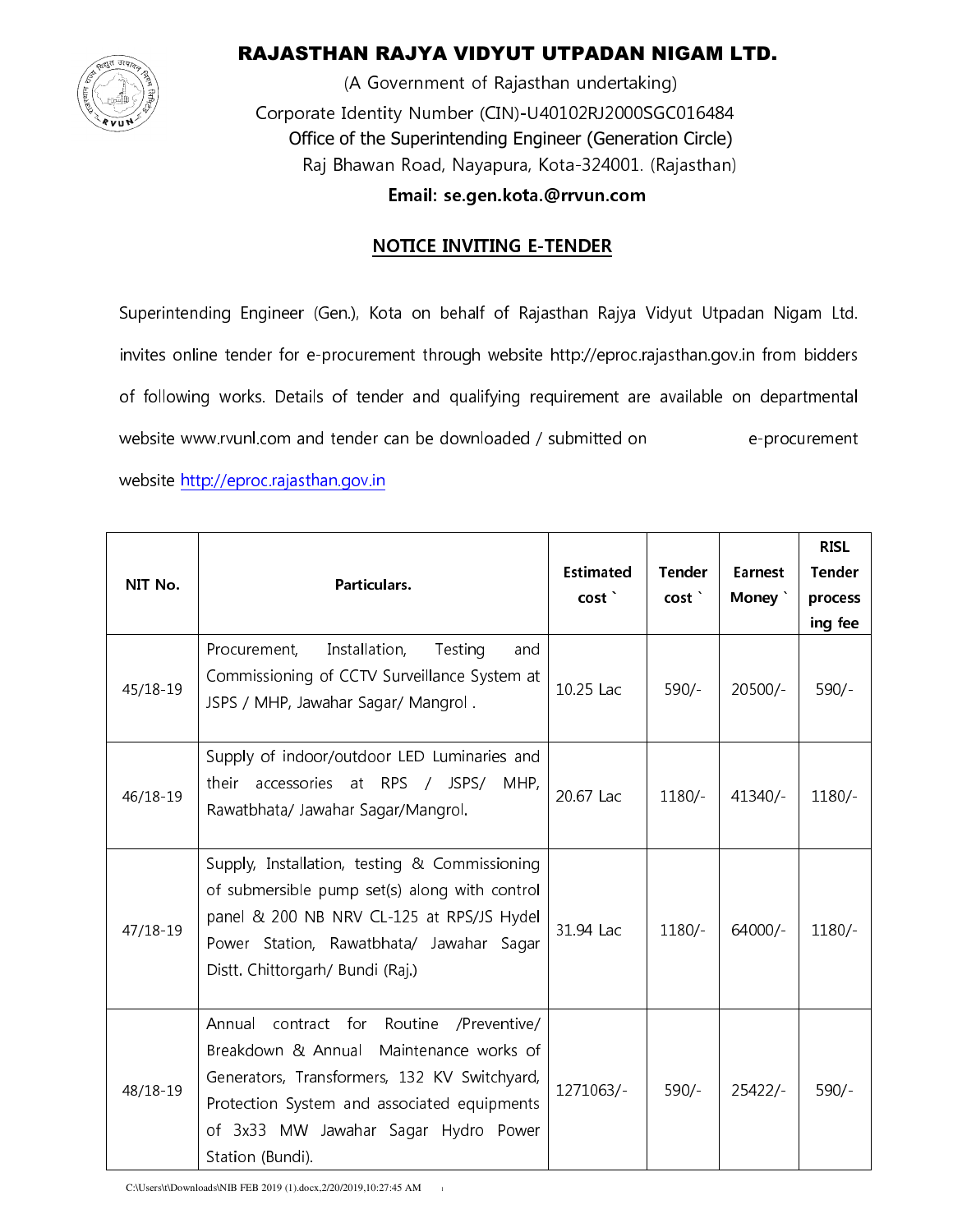| 49/18-19 | Annual contract for Routine / Preventive       | 1017783/- | $590/-$ | 20356/- | $590/-$ |
|----------|------------------------------------------------|-----------|---------|---------|---------|
|          | Breakdown & Annual maintenance works of        |           |         |         |         |
|          | Turbines & associated equipments / auxiliaries |           |         |         |         |
|          | and Gantry/ EOT Cranes of 3x33 MW Jawahar      |           |         |         |         |
|          | Sagar Hydro Power Station.                     |           |         |         |         |
|          |                                                |           |         |         |         |

#### **TENDER EVENT**

| Sr. | SCHEDULE OF DATE & TIME                                                  | <b>DATE</b> | time       |
|-----|--------------------------------------------------------------------------|-------------|------------|
| No. |                                                                          |             |            |
| A   | Start Date & Time for Downloading the TENDER DOCUMENTS.                  | 20.02.2019  | 11.00 Hrs. |
| B   | Start Date & Time for ONLINE SUBMISSION OF TENDER                        | 20.02.2019  | 11.00 Hrs. |
| C   | Last Date & Time for Downloading the TENDER DOCUMENTS                    | 12.03.2019  | 15.00 Hrs. |
| D.  | Last Date & Time for ONLINE SUBMISSION OF TENDER                         | 12.03.2019  | 15.00 Hrs. |
| E.  | Last Date & Time for Submission of DDs against Tender Document           |             |            |
|     | Cost, Tender Processing Fee & EMD in physical form. (All the three DD    | 12.03.2019  | 15.00 Hrs. |
|     | must be deposited in the office of SE (Gen.), RB Road, Kota.)            |             |            |
| F.  | Date and time & Place for online opening of Technical Bid (In the office | 13.03.2019  | 15.30 Hrs. |
|     | of SE (Gen.), RRVUNL, Kota).                                             |             |            |

#### Note:-

- $1.$  All bidders mandated are to get enrolled on the e-procurement portal http://eproc.rajasthan.gov.in in order to download the tender documents & other particulars in the subsequent bidding process.
- 2. The tenderer shall deposit the tender processing fee in form of bank DD, payable in favour of MD, RISL, Jaipur (Payable at Jaipur) where as tender cost & EMD has to be paid in form of crossed demand draft/bankers cheque, payable at Kota in favour of AAO (Gen.), RRVPNL, Kota or / Online payment (for EMD & Tender cost only) and must be submitted in the office of the Superintending Engineer (Gen.), RRVUNL, R.B. Road, Kota.
- 3. Any Corrigendum/amendment, if any will be issued on http://eproc.rajasthan.gov.in, www.energy.rajasthan.gov.in/rvunl and http://sppp.rajasthan.gov.in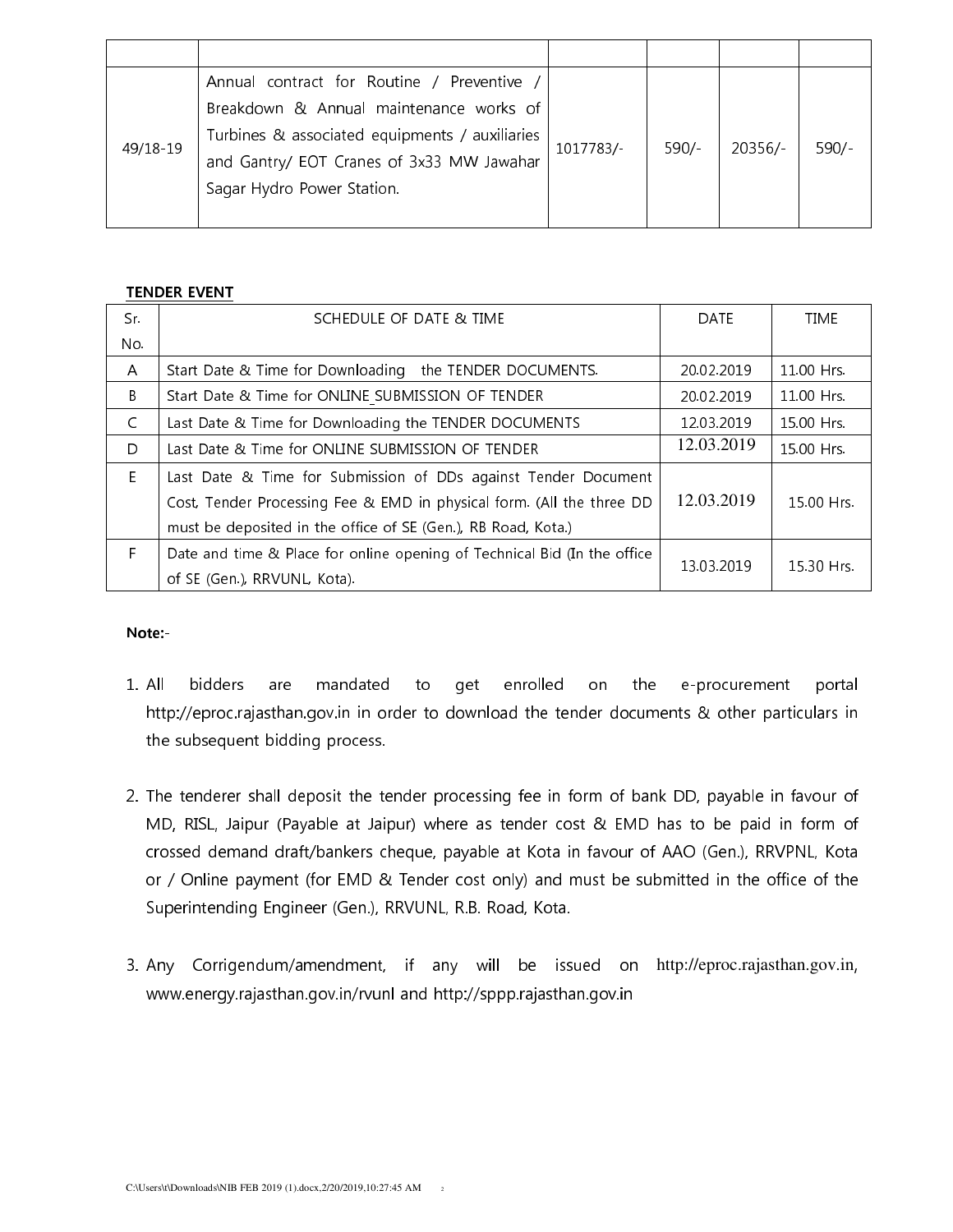# RAJASTHAN RAJYA VIDYUT UTPADAN NIGAM LTD.



(A Government of Rajasthan undertaking) گٚگر/ "Corporate Identity Number (CIN)-U40102RJ2000SGC016484 Office of the Superintending Engineer (Generation Circle) Raj Bhawan Road, Nayapura, Kota-324001. (Rajasthan)

## : NOTICE INVITING TENDERS:

 Sealed Tenders are invited from reputed/ experienced/authorized tenderers for the supply of the following materials / works. The tenders must reach in this office up to 3.00 P.M. on the date given as under and bids will be opened on the date at 3.30 P.M. given as under in the presence of such tenderers who wish to be present.

 The tender documents can be received from this office one day prior to its receiving date on payment of tender cost through DD/ BC as given below in favour of the Asstt. Accounts Officer (Gen.), RRVPNL, Kota or can be downloaded from http://sppp.rajasthan.gov The cheques / money orders will not be accepted. No tender will be accepted without earnest money.

| <b>NIT</b><br>No. | Particulars.                                                                                                                                                                                                                                                                                  | Estimated<br>cost | Tender<br>cost `         | Earnest<br>Money ` | Date of<br>receiving<br>tender/DD | Date of<br>opening |
|-------------------|-----------------------------------------------------------------------------------------------------------------------------------------------------------------------------------------------------------------------------------------------------------------------------------------------|-------------------|--------------------------|--------------------|-----------------------------------|--------------------|
| $41/18 -$<br>19   | Requirement<br>of<br>Carbon<br>various<br>Brushes at JSPS/RPSPS/MHP, Jawahar<br>Sagar/ Rawatbhata/ Mangrol.                                                                                                                                                                                   | $2.57/-$          | $\degree$ 236/ $\degree$ | $5140/-$           | 05.03.2019                        | 06.03.2019         |
| 42/18<br>$-19$    | requirement<br>lighting<br>Annual<br>of<br>material for the year 2018-19 for<br>JSPS/RPSPS<br>Jawahar<br>Sagar/<br>Rawatbhata                                                                                                                                                                 | $2.19/-$          | $\degree$ 236/-          | 4380/              | 05.03.2019                        | 06.03.2019         |
| 43/18<br>$-19$    | Requirement of Loctite- Brand, Pune<br>Wear Putty & Wear<br>Resistive Putty<br>along with brushable Ceramic (Nordbak)<br>pro-strength<br>and<br>cleaner<br>parts<br>for<br>Hydro Turbine Runner & Draft Tubes of<br>unit at at JSPS/RPSPS/MHP,<br>three<br>Jawahar Sagar/ Rawatbhata/ Mangrol | 5.63/             | $\degree$ 590/-          | 11260/-            | 05.03.2019                        | 06.03.2019         |
| 44/18<br>$-19$    | Requirement of printing stationary items<br>at JSPS/RPSPS/MHP/GEN Circle, Jawahar<br>Sagar, Rawatbhata, Mangrol, Kota.                                                                                                                                                                        | $1.21/-$          | $\degree$ 236/-          | $2420/-$           | 05.03.2019                        | 06.03.2019         |

C:\Users\t\Downloads\NIB FEB 2019 (1).docx,2/20/2019,10:27:45 AM<sup>3</sup>